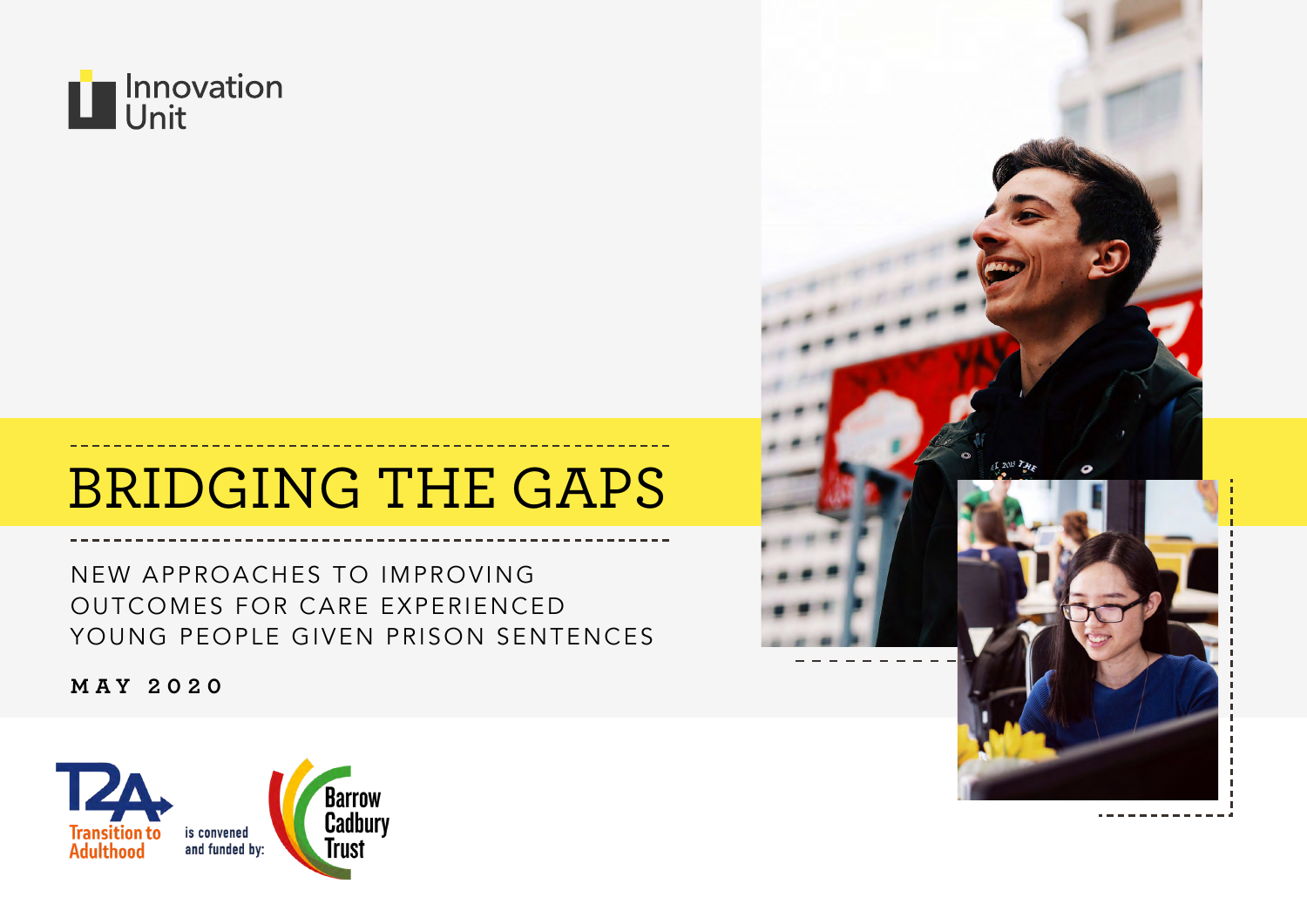*Young people who have spent time in care are estimated to be 25x over-represented in the male prison system. 1 Despite the efforts of the many passionate and hardworking staff, the support the young people receive from Children's Social Care and Justice services are frequently fragmented. This, combined with them often having a limited positive social network can increase their chances of re-offending.*

# SETTING THE SCENE

## OUR VISION

*Young people (male and female aged 18-25) with experience of care are no longer over represented in the prison system*

*Those young people who are serving prison sentences identify and develop a sustainable community of coordinated support that contributes to their rehabilitation*

*There is a system change involving Children's Social Care and Justice services taking an integrated approach to supporting this cohort. Young people know what support they can expect before and following release*

*Improved outcomes for this group include reduced re-offending, having a place they can call home, improved health and well being and an equal likelihood of being in education, employment or training as their peers in the general population*





 $1$  MoJ 2012.

There is an absence of data for this cohort of young people. No outcomes data is collected, for example on: reoffending rates, mental health needs or employment rates post-release. In addition, many of this cohort do not self-identify as care experienced when they arrive in prison.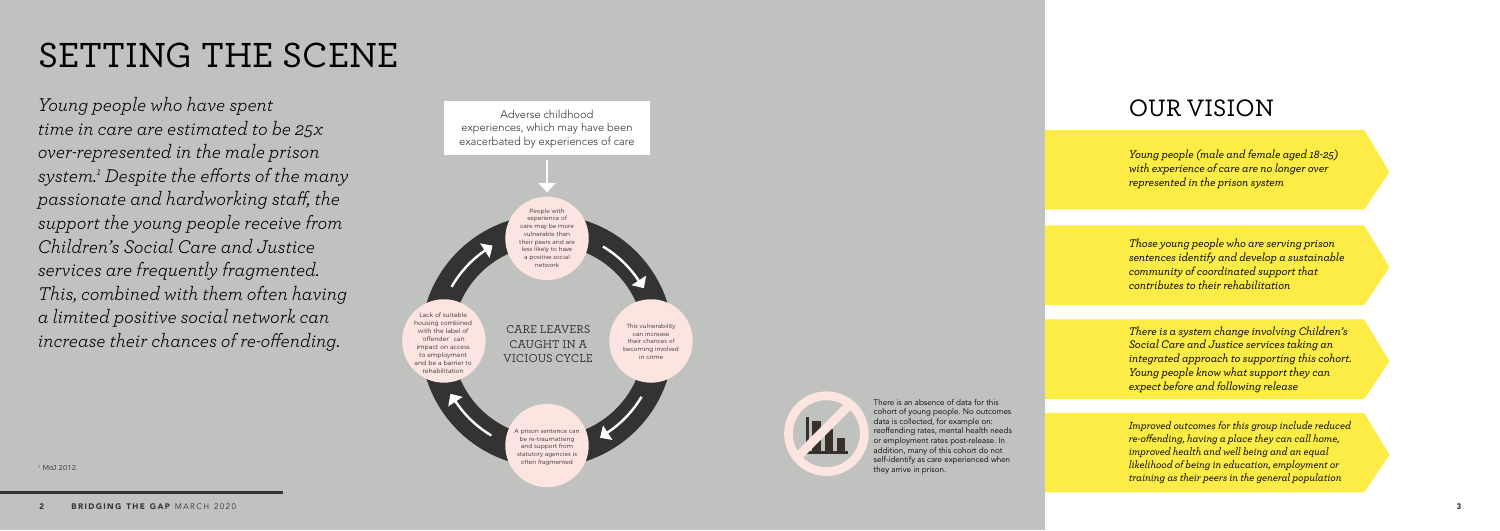# OUR JOURNEY INSIGHTS AND LEARNING

## DESIGN PRINCIPLES

### LEARNING FROM WORKSHOPS WITH YOUNG PEOPLE IN PRISON

### PHASE ONE OUR STARTING POINT

*Generating deep insights to really understand the problem from multiple perspectives, especially those of young people with experience of care who have been in prison.* 

*One key piece of learning was that the fragmented and uncoordinated nature of available support could exacerbate the young people's likelihood of reoffending.*

### PHASE TWO WHERE ARE WE NOW

*Co-designing and prototyping two radical new solutions.* 

- *1. Identifying and mobilising a sustainable community of support for the young person whilst in prison and on release.*
- *2. Co-ordinating the assessment and planning of the three key statutory providers so they are integrated and the young person knows what they can expect.*

## PHASE THREE NEXT STEPS

*Piloting new solutions in the West Midlands and generating demand with future adopters.*

### PHASE 2 ACTIVITY

Between October 2019 and January 2020 we ran a series of 7 workshops with care experienced young people in prison and the professionals across Children's Social Care and Justice tasked with supporting them.

Together with the young people and our partners in the West Midlands we dived deep into the insights generated in Phase One of the work and codesigned a powerful set of responses. These responses were underpinned by a series of design principles that were agreed in the workshops.

*Early identification of care leaver status is crucial for maximising support*

Many young people reported getting lots of support from prison staff and from family (both birth and foster/ adoptive). There was also a large number of young people wanting support from physical and mental health services as well as drug and alcohol services on release.

*Young people with care experience and the staff supporting them must be clear about who is responsible for offering what support*

# 1 2 3 4 5 6

*Care experienced young people are at the centre of all decision making and service provision*

*Staff from the range of services working with this cohort have a shared understanding of the young people's strengths, needs and vulnerabilities*

*A collaborative, joined up approach from the services supporting and planning with the young people is in place prior to, during, and after release from custody*

*Risk is considered holistically and calculates best interests, risk to self (harm/exploitation) and risk of reoffending after release from custody*

### What would encourage you to self identify as having had experience of care?

Understanding why it would benefit me.

A peer worker talking to me about how self-identifying has helped them.

### What do you want from the staff supporting you?

All young people stated they want (i) connection/ someone to talk to (ii) support with family (iii) support with future goals.

From their Personal Advisor (PA) and Probation Officer (PO) the cohort said they would like support specifically with employment, housing and education. From prison staff they wanted support with things that impact on them whilst they're serving their sentence.

This crossover of support confirms the importance of staff working together in a coordinated way.

### Where do you/can you get support?

These responses remind us that all young people are unique and will therefore need a network of support around them that is specific to their individual needs.

*Essential principles that should underpin the newly designed approach*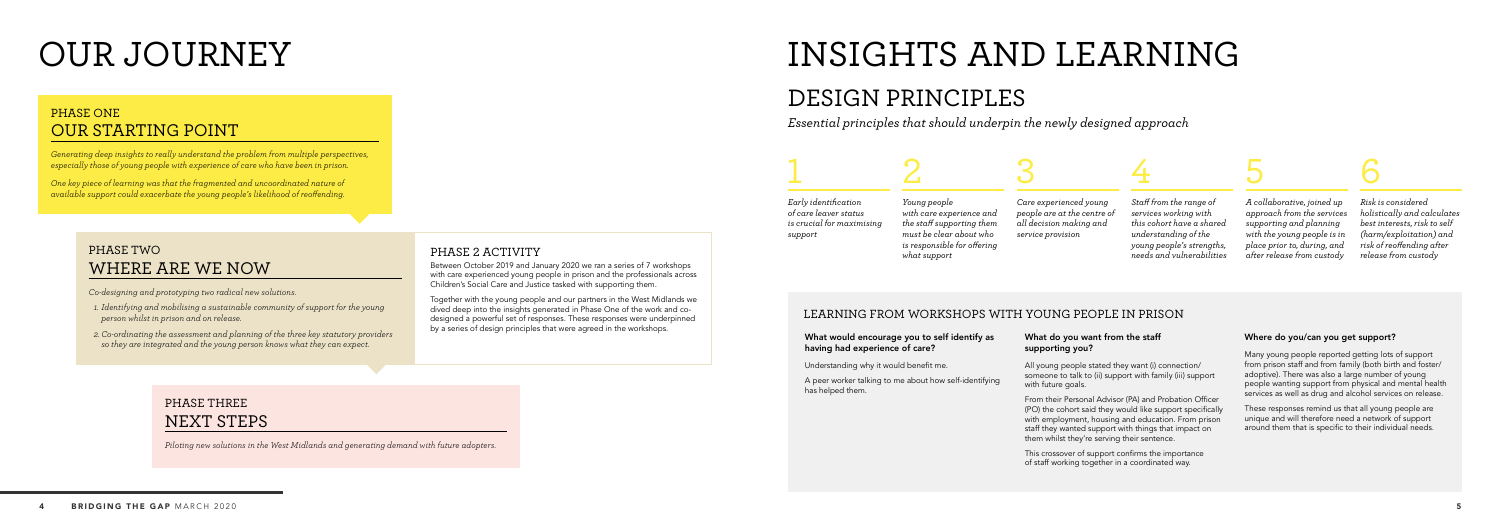## NEW SOLUTIONS

*Using the design principles, we used the workshop spaces to create a new set of solutions. These were:*



### DEVELOPING SUSTAINABLE SUPPORT NETWORKS

Offering each young person the opportunity to identify and develop a lasting support network whilst in prison and on release. This might include extended family members, friends and professionals previously engaged with, e.g. teacher, sports coach. Together this network would offer coordinated support to the young person.



Coordinating assessment and planning between Children's Social Care, Prison, Probation/CRC staff so that the young person is at the centre of plans, does not have three unrelated plans written about them and knows who is responsible for offering them what type of support.

### PROVIDING LEARNING AND DEVELOPMENT

Developing a training and support offer so those involved in supporting the young person (both in their personal network and the practitioners) are aware of the strengths, needs and vulnerabilities of care experienced young people and understand each other's roles in the new ways of working.



## PROTOTYPING



*Next we put these new solutions to the test by prototyping them with three young people. Prototyping is a disciplined approach to learning through doing. It is a useful way to rapidly test how user friendly and effective an approach or service is. Ensuring the new design really works for the people using, and working in, the services is at the heart of prototyping. It creates an opportunity to take managed risks and create the space for innovation.*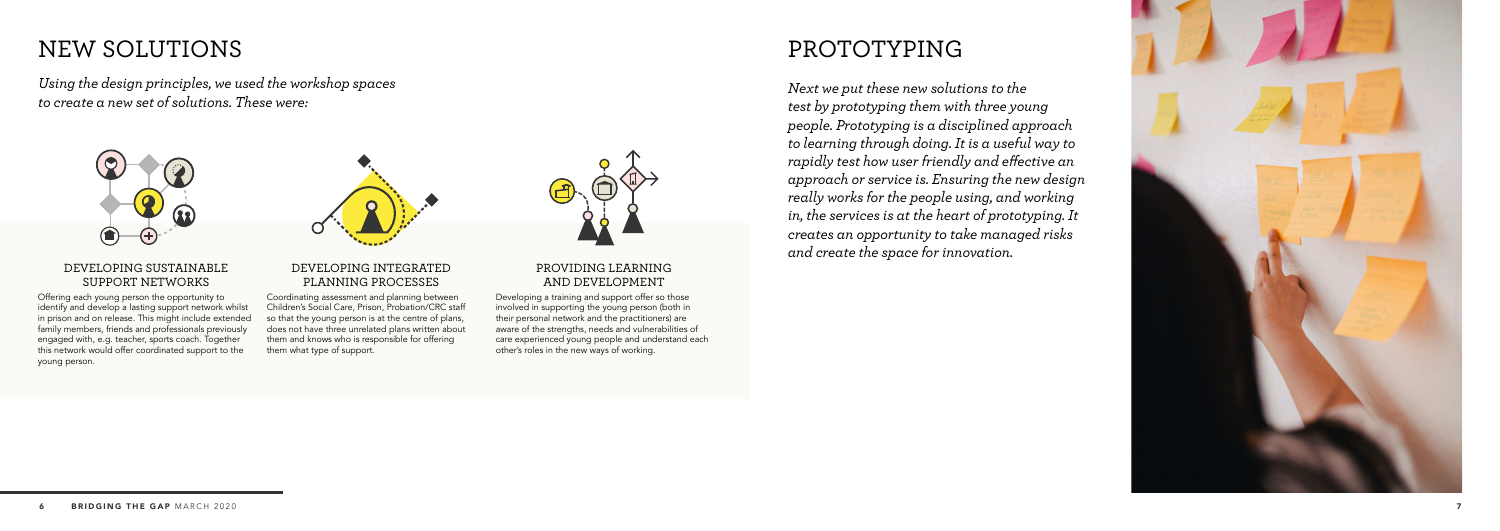## PROTOTYPING WITH CRAIG

## PROTOTYPING WITH JANE

The key services involved in offering support to Craig are Children's Social Care (CSC), the Prison Service, the local CRC and the Probation Service (NPS). It can be very difficult to know who is the correct contact person at each of these services. Often professionals that hold strong relationships with young people are not consulted when their Resettlement Plan is being developed.

We wanted to trial an integrated approach to planning for Craig's future so all the key professionals tasked with supporting him could input to his Resettlement Plan. In particular, Craig's Personal Advisor (PA) has been working with Craig and his family since Craig was 15 and was keen to contribute his insights. We spoke to the Care Leavers Champion at the prison where Craig is serving his sentence and arranged for the PA to join the Resettlement Planning meeting.

During Resettlement Planning it was immediately apparent that the PA disagreed with the Probation Officer's (PO) decision not to authorise Craig to

be released to his mother's house. The PO was concerned that this would constitute a risk and recommended Craig be released to Approved Premises. The PA was concerned that previous referrals to these premises had ended badly for Craig and additionally felt that the decision not to allow him to his mother's house was based on historic evidence, however recent changes in Craig's behaviour and medication meant his mother's house would be the most supportive place for him to live. After much back and forth, the PO agreed to change their recommendation and for Craig to be released to a friend of his mother's.

On the day of release the friend of Craig's mother went missing and Craig became homeless. Fortunately he was found emergency accommodation for the weekend and then stayed in a range of hostels on a night by night basis until a permanent hostel placement was found. Craig visits his mum every day, staying into the evening until his curfew dictates he returns to the hostel.

The key service providers involved in planning for Jane's release are the Personal Officer (prison), Personal Advisor (PA) and Community Offender Manager (COM). Currently these professionals are not working together or agreeing actions. This has left Jane unclear of her release plans.

The prison staff wanted to test the new ideas promoted in the workshops. They wanted to enable professionals to take an integrated approach to planning Jane's release and to involve family members in this process.

The Prison set up a meeting that included the additional key people involved in supporting Jane. These were a mental health inclusion worker, the prison chaplain, Jane and her aunt and uncle. A key issue for Jane was that she has been assessed as at being at high risk of harm. The Community Offender Manager felt that Jane needs to go to an Approved Premises (AP) on release. Jane was very anxious about the idea of going to the

AP and stepped out of the meeting 3 times. The PA, Mental Health Worker and Personal Officer were concerned about the impact of another institutional setting and suggested that Jane's aunt and uncle could provide a home for Jane, with support in place. Jane's aunt said they wanted her to come to them and had decorated a room for her. The mental health worker explained that once an address for Jane's release had been agreed she could bring the community health worker into the prison to introduce to Jane.

As a result of the discussions, a risk management plan was proposed for the COM to take to the Multi Agency Public Protection Arrangements panel for agreement. This included a curfew if Jane went to her aunt's, engagement with a local women's service (starting immediately) and visits from the Police on release. If Jane did have to go to the AP, this would be for a minimum period.

*Craig is 21. He is coming to the end of a 2 year prison sentence. It is the responsibility of Craig's Probation Officer to plan for his safe return to the community and provide support so he doesn't commit any further crimes.*



*Jane is 21 and due to be released after being in prison for 3 years. She has a personality disorder and is assessed as being at high risk of serious harm. She is considered by some professionals as institutionalised due to long spells in care and custody; Jane is fearful of change/release.*

*Throughout the integrated planning process it is necessary for a lead agency to be responsible for moving things forward as well as there being clear protocols defining how services work together*

*The service providers have differing priorities to consider, e.g. welfare, housing, reoffending, however it is impossible to consider one without the others*

*There needs to be agreements in place for the sharing of confidential information between service providers*



*Calculated risks may need to be taken when considering key issues such as where the young person should live there will be costs and benefits to all options*

*Planning for release/ rehabilitation needs to consider how family members can contribute* *Integrated planning reduces young people's anxieties providing clarity about the options and the support they can expect*

*Staff fedback that 'this is how a planning meeting ought to be'*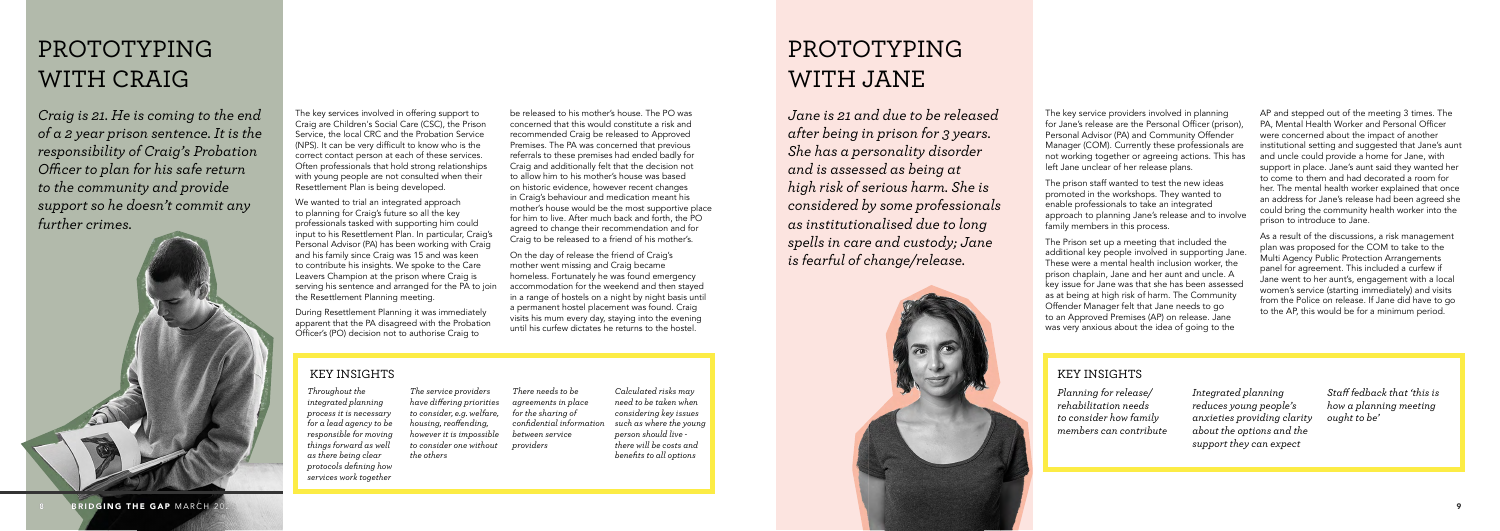# POTENTIAL FOR CHANGE THE CURRENT SYSTEM



## POTENTIAL FOR CHANGE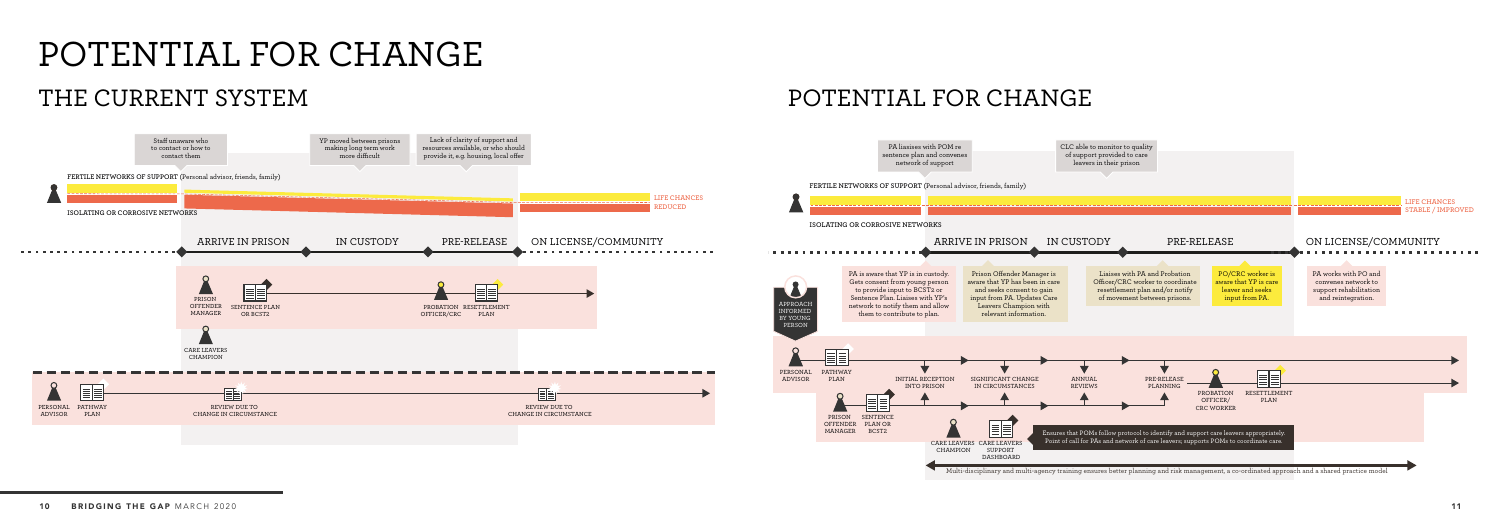*A collaborative, joined up approach from the services supporting and planning with the young people is in place prior to, during, and after release from custody*

*Risk is considered holistically and calculates best interests, risk to self (harm/exploitation) and risk of reoffending after release from custody*

### **CHALLENGES**

*Staff from the range of services working with this cohort have a shared understanding of the young people's strengths, needs and vulnerabilities*

### CHALLENGES

- Several practice models are in place at the different services supporting young people
- Lack of quidance and training in relation to this cohort of young people
- Work with young people is often not trauma informed
- Different expectations and cultures impact on priorities for each service

### **OPPORTUNITIES**

- Multi-disciplinary training that develops shared understanding of young people's strengths, needs and vulnerabilities and creates a shared practice model that is trauma informed
- Creation of shared priorities between services supporting the young person
- Training reflects the diverse needs of women

### CHALLENGES

- Assessment and planning is done in isolation and information is not shared between organisations
- Personal Advisors often have a long relationship with the young person prior to going into prison and on their release, but the Pathway Plan does not contribute to the plans made by the Prison, Probation or CRC services
- Duplication of assessment and plans
- Personal Advisors do not always know which prison the young person is in and who to contact in that prison
- Prisons do not always know who to contact in the Local Authority
- The Community Offender Manager does not always make contact with the Personal Advisor

### **OPPORTUNITIES**

- Co-ordination of assessment and planning so that actions from all plans can be integrated and aligned
- Responsibility of the Care Leavers Champion based in the prison to ensure that the Personal Advisors are brought into joint planning meetings with NPS/CRC
- Tapping into HMPPS Strengthening Families Strategy

# 4 5 6

- Young people are not clear of what support they can expect
- Staff are not clear of who is doing what to support young people with care experience and do not understand each other's roles and responsibilities
- Staff don't know who to contact to resolve disagreements or how to escalate if things go wrong

- Co-ordinated approach assists in identifying and jointly managing risks to individuals, the community and working with the police as part of MAPPA
- Calculated risks taken when identifying and engaging members of support network
- Data sharing agreements in place
- Professionals do not share information regarding risks and/or vulnerabilities
- Barriers to data sharing between organisations
- There is not always an integrated approach to assessing and managing risks

### **OPPORTUNITIES**

## CHALLENGES & OPPORTUNITIES

*We identified a set of opportunities for innovation*

# 1 2 3

*Young people with care experience and the staff supporting them must be clear about who is responsible for offering what support*

### **CHALLENGES**

*Care experienced young people are at the centre of all decision making and service provision*

*Early identification of care leaver status is crucial for maximising support*

- Peer mentors encourage those with experience of care to come forward and self-identify
- Information relating to the benefits of selfidentifying is shared with all those under 25 entering prison
- PA's get consent from young person to contact Care Leavers Champion to let them know that the young person is in prison (or vice versa)
- Increased awareness of prison staff in how to identify young people with experience of care

### CHALLENGES

- Absence of data regarding care experienced young people in prison
- Lack of data impacts on planning for this cohort
- Young people are reluctant to acknowledge Care Leaver status
- Women may be reluctant to self identify as fearful that their children might be taken into care

### OPPORTUNITIES

- Protocols that support work with care experienced young people are in place at each stage of a prison sentence and following release
- All staff supporting young people experience a training offer where they learn about the scope and boundaries of each other's roles
- Peer mentors share with young people what support is available and from which service

### **OPPORTUNITIES**

### CHALLENGES

- Young people's voices not always heard and do not inform design or delivery of services
- Young people's needs are not always identified or met
- Positive social networks are rarely tapped in to by professionals to provide support
- Resources are not targeted to address needs. risks or vulnerabilities

### **OPPORTUNITIES**

- Potential to develop a peer support/mentoring offer in custody and support following release
- Informal social networks are identified and developed to offer coordinated support whilst the young person is in prison and on release
- Young people are consulted on their care plan and on the design and delivery of services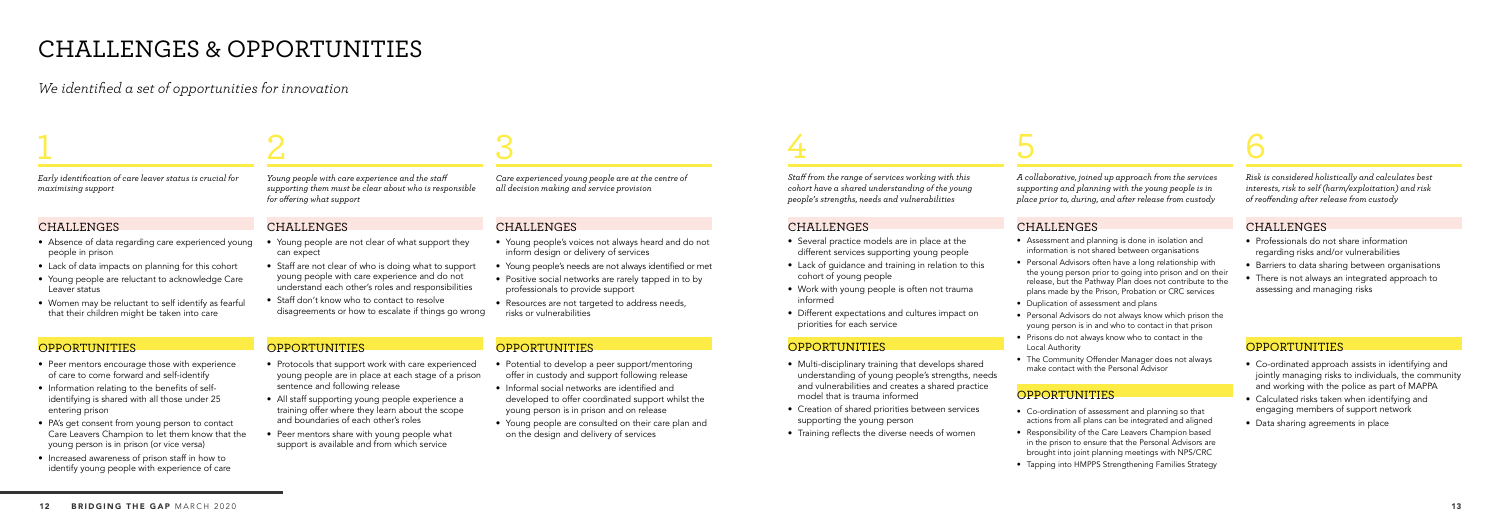# WHAT NEXT?

Based on our insights we propose a third phase of this work which will pilot the opportunities that have been identified.

We are ready to pilot these approaches with a cohort of young people in prison and 'through the gate'. As they have been co-designed by and prototyped with a small sample of young people with experience of care in prison and on licence, we are confident in the suitability of the approaches.

In addition, during phase three we would like to deepen insight and prototype new solutions in two other key areas surfaced during our original scoping: housing and peer support/mentoring.

We believe the direct impact of the pilot will be to reduce reoffending, enable rehabilitation and increase the chances of a positive future for our cohort of young people. In addition, it would facilitate greater alignment of support across the young people's personal networks and the development of a common approach to Chidren's Social Care and Justice Services.

We will gather evidence to demonstrate how and why this approach works and we will develop a business case that shows the potential cost savings made by adopting this approach. This will include demonstrating that spend in one government department would result in savings in another.

Our indirect impact will be through production of visual, easily accessible learning materials from the programme; a set of tools to help future adopters to understand and adapt the model to their context; an ongoing, national programme of engagement with future adopters of the model to generate demand; and an external evaluation of impact.

We have strong commitment from our partners to continue the work and we want to build on that momentum.

## ACKNOWLEDGEMENTS

*We would like to thank all those who supported Phase Two of the work - in particular the young people who attended workshops; Barrow Cadbury Trust for funding the work, HMPPS; National Probation Service, Reducing Reoffending Partnership CRC, Catch 22/ National Leaving Care Benchmarking Forum; Prison Reform Trust; Care Leavers Association, Barnardos, Birmingham Children's Trust, Wolverhampton LA and Coventry LA for their commitment, insight and valuable contributions to workshops and prototyping. In addition this work has been developed at Innovation Unit by Frances Flaxington, Ella Walding, Jessie Ben-Ami and Aviv Katz* 

*If you would like to be involved in taking this work forward please contact:* 

**Jessie Ben-Ami** jessie.ben-ami@innovationunit.org